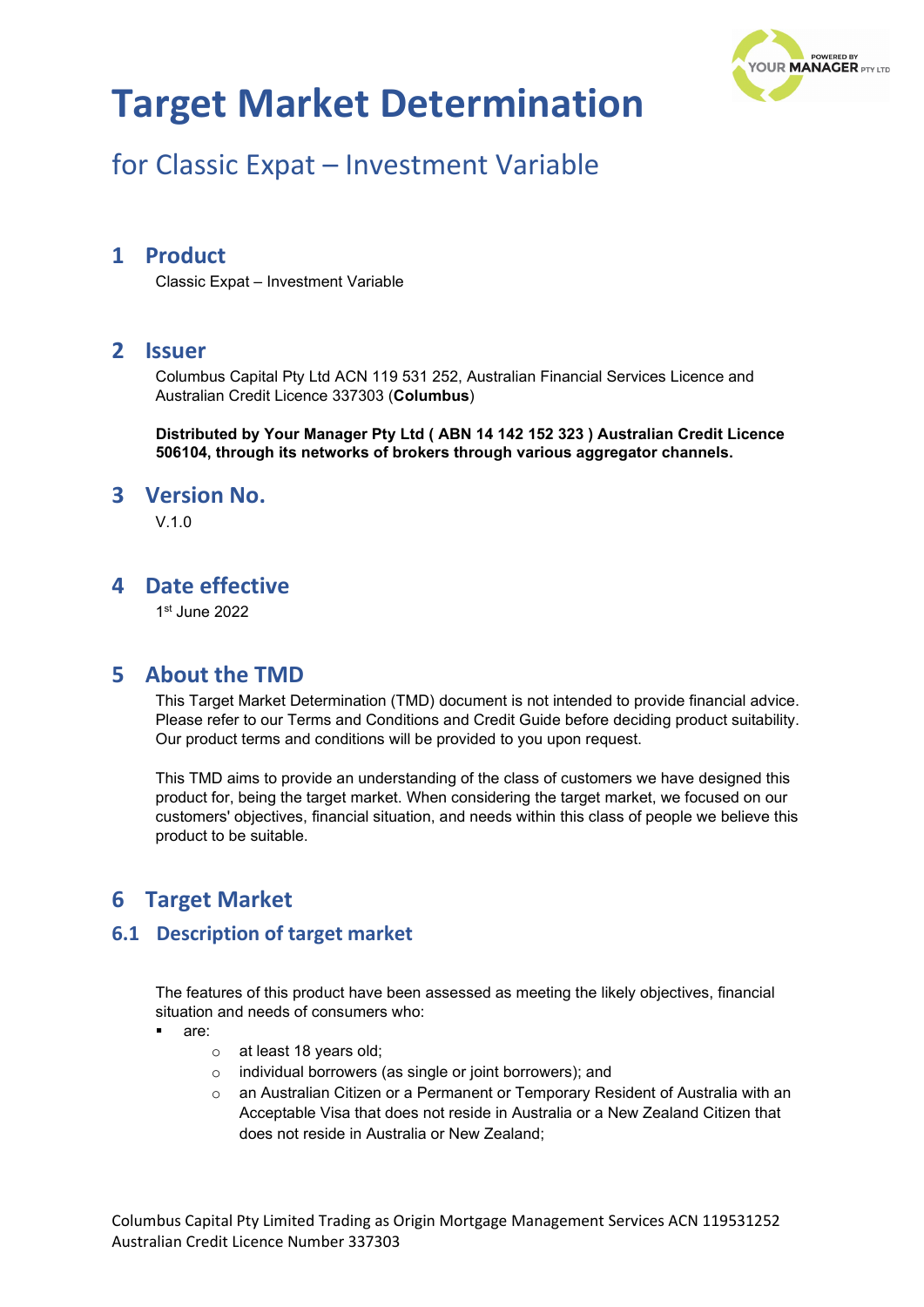

# for Classic Expat – Investment Variable

- require a loan to purchase or refinance an investment property and who may also wish to release some of the equity in their property for other purposes such as to consolidate debt or to be used for personal or investment purposes;
- require an offset account;
- require the flexibility of a variable interest rate;
- require the ability to make additional extra repayments without penalty; and
- want the option of either principal and interest or interest only repayments.
- satisfy our eligibility criteria;

Although variable interest rates fluctuate, the product meets the likely objectives, financial situation and needs of consumers in the target market because it allows them to deposit funds into an offset account and/or make additional payments directly into the loan to reduce the amount of interest payable whilst maintaining the ability to draw on surplus funds when required. This product also allows consumers to select interest only or principal and interest repayments in order to reduce their overall debt and build equity.

### **6.2 Classes of consumers for who the product may not be suitable**

This product may not be suitable for consumers who:

- do not meet the eligibility requirements;
- are seeking the certainty of fixed repayments over the term of the loan;
- are looking to purchase or refinance a residential owner occupied property;
- are looking to construct a property; or
- require the ability to provide alternative methods of income verification.

### **6.3 Description of the Product, including key attributes**

- Variable interest rate;
- Repayment options:
	- o principle and interest; or
	- o interest only
- Redraw available
- Minimum loan size: \$50,000
- Maximum Loan Size: \$2,000,000 (subject to LVR and postcode policy)
- Maximum LVR: 80%
- Offset facility available
- Application fee is payable
- Settlement fee is payable
- Valuation fee is payable
- Ongoing fee is payable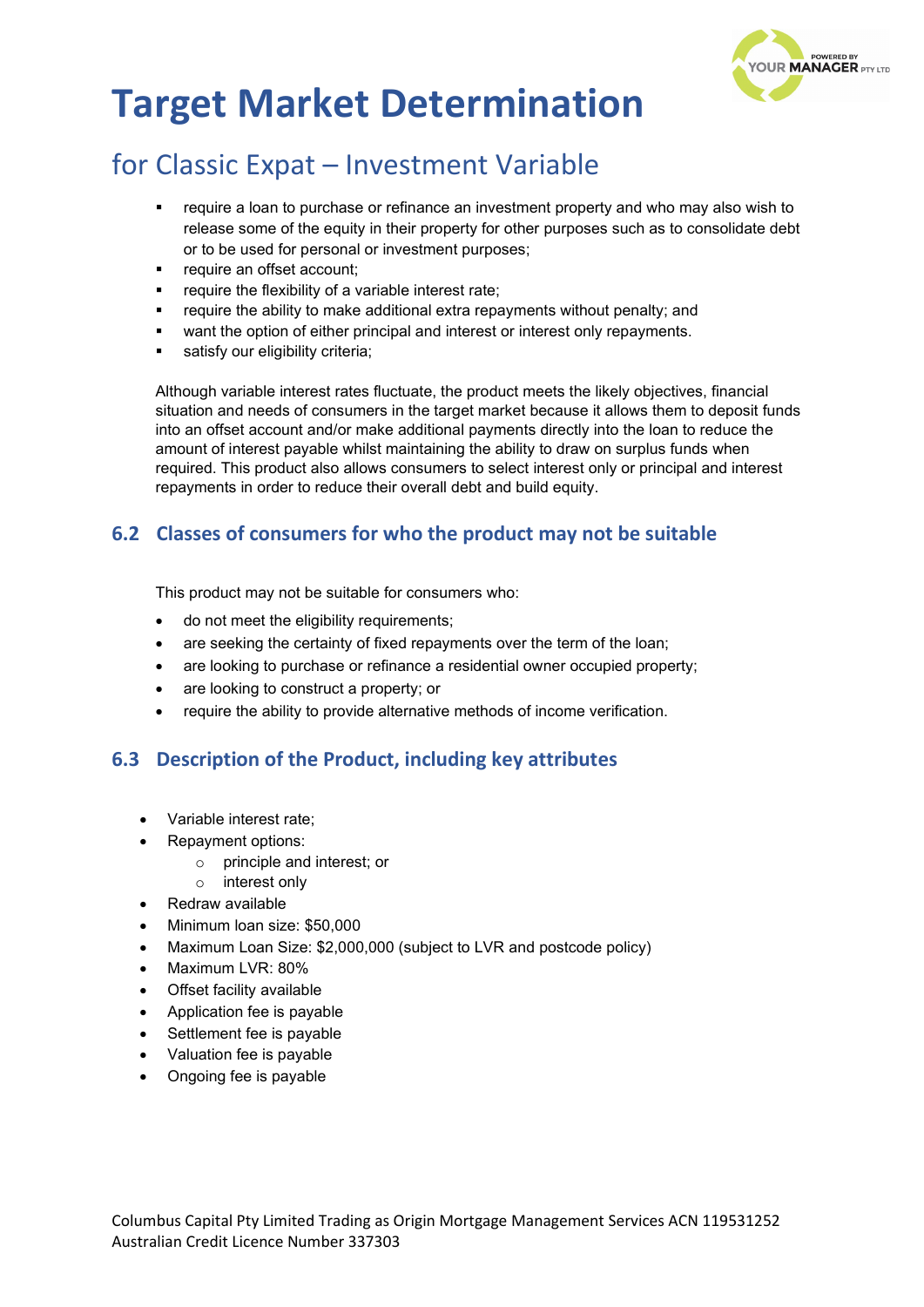

# for Classic Expat – Investment Variable

## **7 Distribution Conditions/ Restrictions**

The following distribution channels and conditions have been assessed as being appropriate to direct the distribution of the product to the target market:

- **Direct** 
	- Online
	- By phone
	- In person (e.g. branch, agency, or premises visit)
- Third party Accredited mortgage brokers subject to Best Interests Duty (BID)

The distribution channels and conditions are appropriate because:

- the product has a wide target market;
- our staff have the necessary training, knowledge and accreditation (if required) to assess whether the consumer is within the target market. All of our staff must continually satisfy annual compliance reviews.
- we rely on existing distributors, methods, controls and supervision already in place;
- our approval system has checks and controls in place to flag applicants who may be outside the target market; and
- accredited mortgage brokers are subject to a higher duty under BID to ensure that the product is in the best interests of the particular consumer.

### **8 TMD Reviews**

We will review this TMD as follows:

| Initial review  | Within 12 months of the date of this TMD                                                                                                                                                                                                                                                                                                                                                                                                                                                                                                                                                                                |
|-----------------|-------------------------------------------------------------------------------------------------------------------------------------------------------------------------------------------------------------------------------------------------------------------------------------------------------------------------------------------------------------------------------------------------------------------------------------------------------------------------------------------------------------------------------------------------------------------------------------------------------------------------|
| Periodic review | Each year on the anniversary of this TMD.                                                                                                                                                                                                                                                                                                                                                                                                                                                                                                                                                                               |
| Review triggers | Specific events will prompt Columbus to review this TMD, which<br>includes:<br>A significant dealing of the product to consumers outside the<br>target market occurs;<br>A significant number of complaints are received from<br>$\blacksquare$<br>customers in relation to the product;<br>A significant number of defaults occur;<br>۰.<br>A significant breach has occurred in connection with the<br>issuing and distribution of this product; and<br>A significant number of late repayments are being recorded;<br>۰<br>A material change is made to this product.<br>Unexpected early stage arrears are detected |

If a review trigger occurs, we will complete a review of the TMD within ten business days. Meanwhile, we will cease to offer this product to our customers until our TMD review concludes and any necessary changes to the product or TMD, including distribution methods, are made.